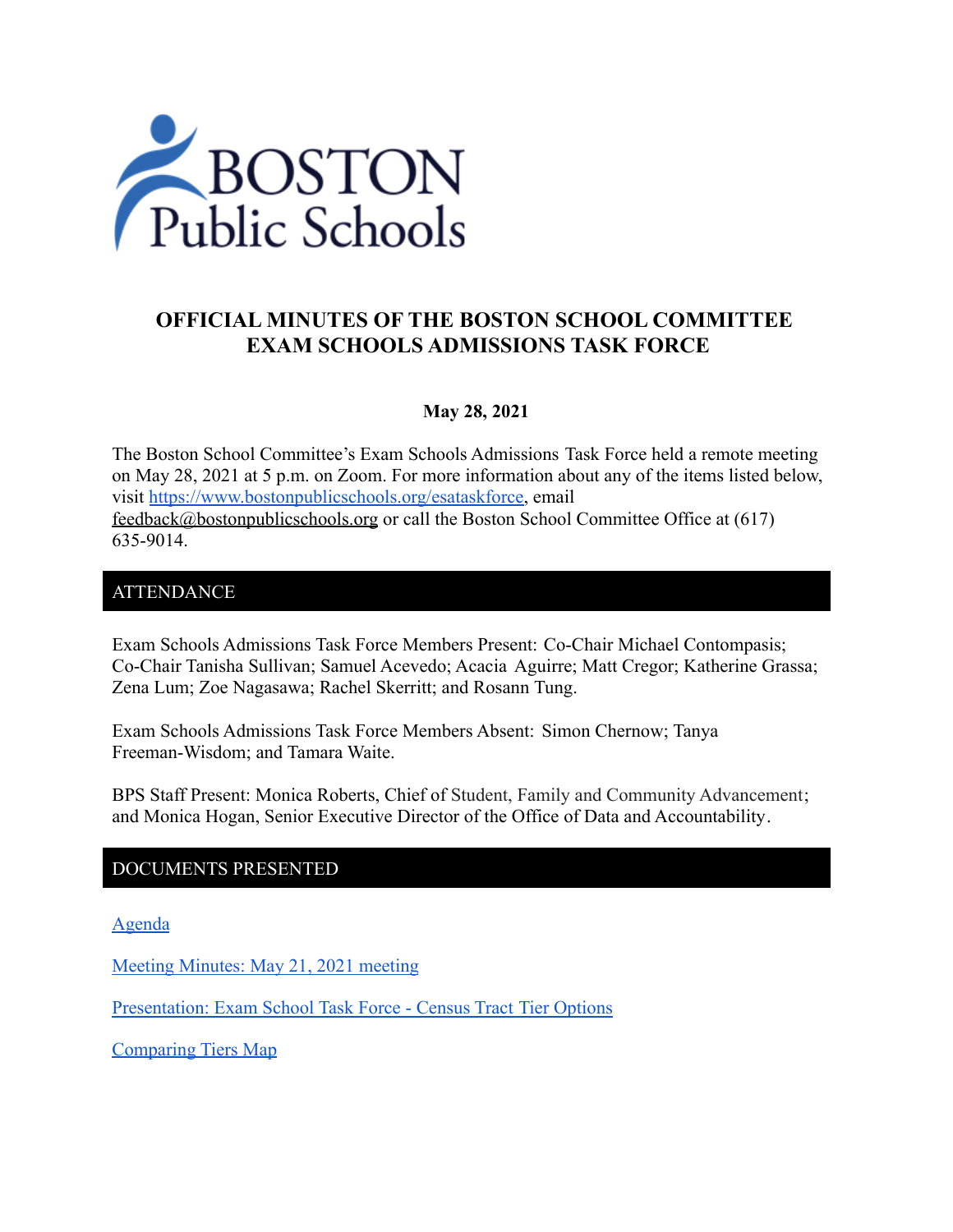# CALL TO ORDER

Mr. Contompasis called the meeting to order. He announced that simultaneous interpretation services were available in Spanish, Haitian Creole, Cabo Verdean, Vietnamese, Cantonese, Mandarin, Arabic, and American Sign Language (ASL); the interpreters introduced themselves and gave instructions in their native language on how to access simultaneous interpretation by changing the Zoom channel.

Ms. Parvex called the roll. Mr. Chernow; Dr. Freeman-Wisdom; and Ms. Waite were absent. Ms. Skerritt arrived after roll call.

## APPROVAL OF MEETING MINUTES: MAY 21, 2021

*Approved –* The Task Force approved the minutes of the May 21, 2021 Exam Schools Admissions Task Force meeting. Mr. Acevedo abstained. All other members voted yes.

## DISCUSSION

Monica Hogan, Senior Executive Director of the Office of Data and Accountability, reviewed additional data and simulations requested by the Task Force related to the exam schools admissions results for School Year 2021-2022.

Ms. Hogan presented six different tier options and the student population living in the different tiers. The student population represented was the 7th grade SY20-21 exam schools applicant pool.

The three first slides she presented were map comparisons of four, five, and eight tiers based on all school-age children vs. children in grades 5-8. She explained the methodology her team used to create the maps based on the five metrics used in Chicago. These were:

- Median household income
- Percent of households occupied by the owner
- Percentage of families headed by a single parent
- Percentage of households where a language other than English was spoken
- Educational attainment
	- Do not have high school diploma
		- High school diploma
		- Some college
		- College degree
		- Advanced degree

Ms. Sullivan asked if they could explore adding the child poverty rate as a metric. Ms. Lum added the possibility to also explore the Index of Concentration at the Extremes (ICE). Ms. Hogan clarified to the members that the highest need students were in the lowest number.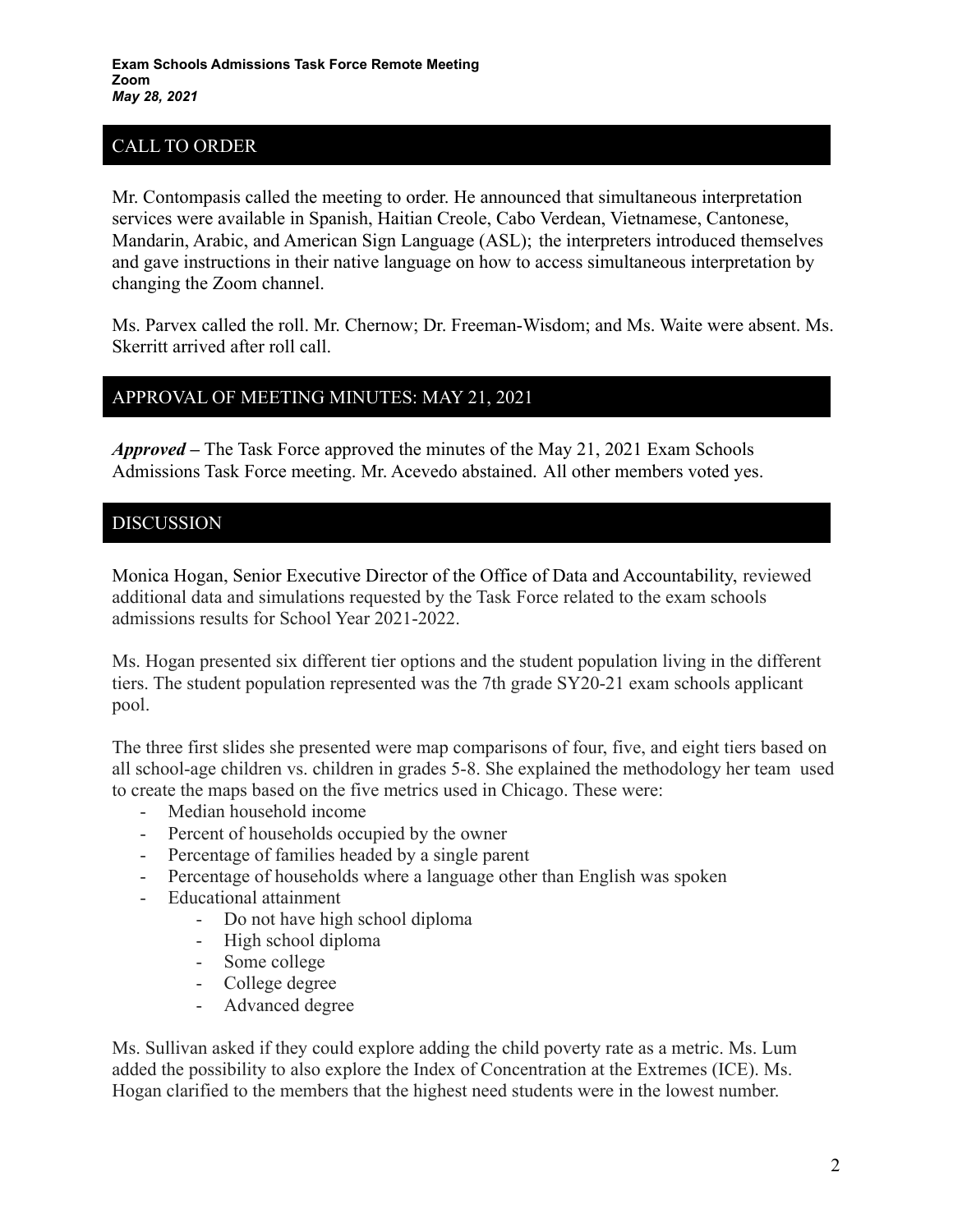#### **Exam Schools Admissions Task Force Remote Meeting Zoom** *May 28, 2021*

Ms. Hogan showed the data for the distribution of tiers using the number of students in all grades, and for students in grades 5-8.

Several of the members had questions about the tiers and the cut-off and Ms. Hogan explained how she arrived at those numbers, how they could be adjusted, and the possible impact depending on where the cut-off happened. Ms. Tung said her conclusion was that the more tiers they used, the better result they would have, but it wouldn't solve all the problems.

Ms. Lum wondered if replacing median income with a different American Community Survey (ACS) metric, like housing or wealth, as opposed to income, would help with grouping the public housing and subsidized housing students into its own tier regardless of where they were located geographically.

Ms. Hogan presented a slide with the data from using tiers as an invitation mechanism. The table displayed the number of seats that would be allocated by tier, depending on number of tiers. The table assumed 1,000 invitations would be distributed and the first 20% of seats would be distributed citywide.

The next slides Ms. Hogan presented were tier enrollment comparisons for the SY20-21 applicant pool by economic status, race, sex, English Learner (EL) status, and Individualized Education Program (IEP) status. She also said she would provide a link to an interactive map with the similar data.

Mr. Cregor asked if there would be a way to show what the invitation rates from the 2020-2021 school year looked like for each of the models proposed as they would be able to see the impact on the neighborhood diversity. He said as they were hoping to see not just social, economic, but also neighborhood diversity represented in the exams schools, it would be convenient to know what model and how many tiers it would take to see a reflection of students from each of the neighborhoods.

The members had a lengthy discussion over the possibility of doing a lottery within the applicant pool.

Dr. Tung was of the opinion that without knowing income, the fairest way to accept students would be through a lottery. She said that once they decided who should be in the applicant pool, whether dividing it up by zip code or tiers, it would give every student performing at grade level a possibility of attending one of the exam schools. She also said it would avoid the economic disparity within zip codes or census tracts, and even within feeder schools, and finally, it would break the stigma of not getting an invite. She added that it would take the burden off of teachers to inflate grades, to test prep, and to rank students; and a lottery might also have the effect of changing the enrollment of the feeder schools and other high schools in Boston.

Ms. Skerritt said she didn't think a lottery system, with no differentiation between students in any one group, would serve to make more families in Boston, of all identities, backgrounds and socio-economic backgrounds less frustrated with the process. She said they should explore all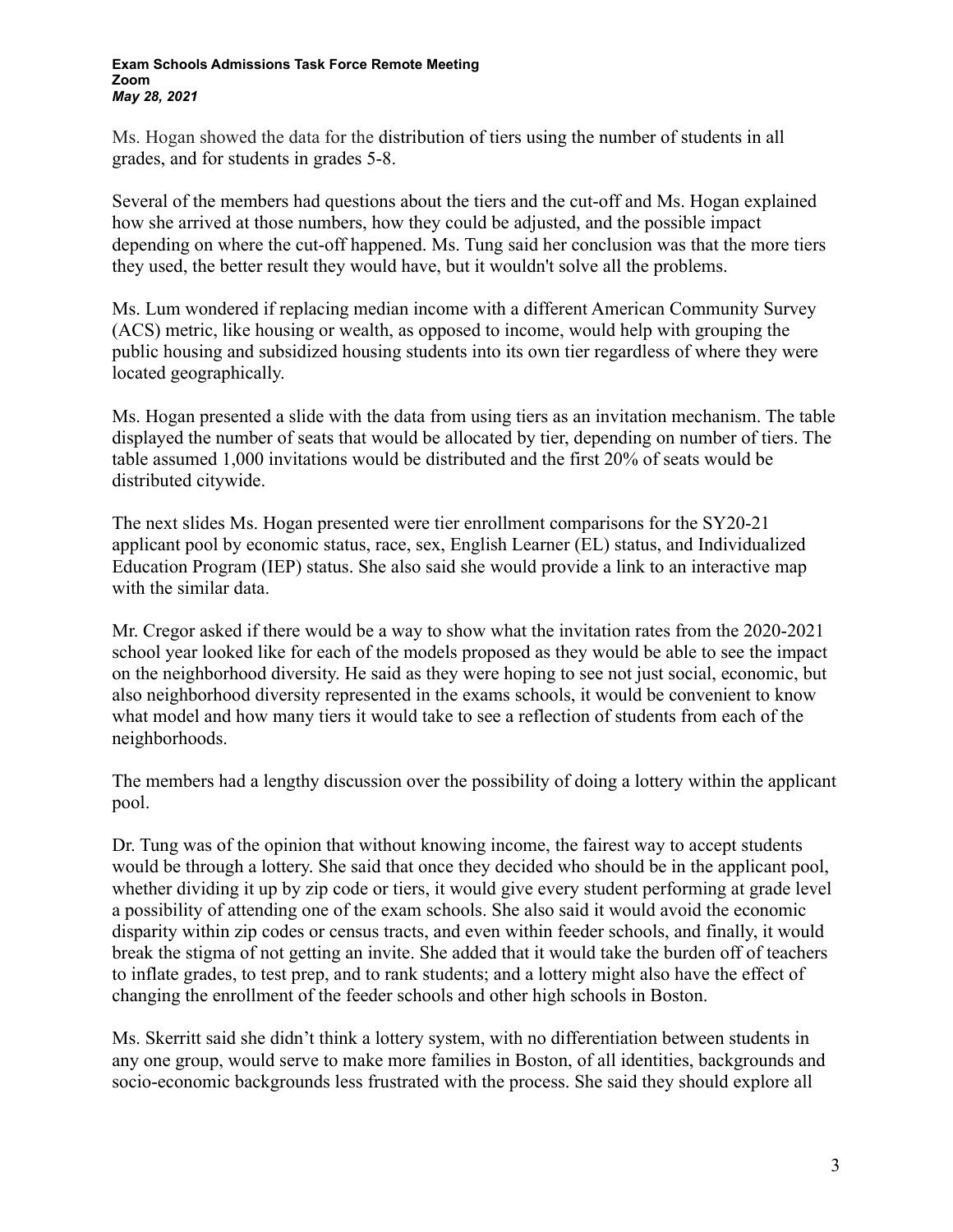#### **Exam Schools Admissions Task Force Remote Meeting Zoom** *May 28, 2021*

possibilities and models that allowed them to achieve the same goal in a way where families and students felt like they had some greater degree of exercise in the process, rather than just relying on a lottery.

Ms. Grassa added that the lottery aligned with the school choice system as a district to enter schools in Boston. Mr. Acevedo said he wasn't convinced of a lottery but he was open to listening to the members.

Mr. Contompasis said he disagreed with a possible lottery and said that it wouldn't take into consideration the students academic achievement. He said he thought the working group had achieved what they were charged with, and they had increased the diversity in all three schools. The question now was how to sustain what they had achieved with the interim plan; they had to make a decision around an assessment, or ensuring the relevancy and the readiness of the applicant pool, and finding a way to take into consideration all the concerns around a grade point average (GPA), if the Task Force was going to recommend using it. He also said it was important to decide if they would use the 20%/80% seat distribution, and if so, how they would use it. He finished by saying he thought that the three exam schools are now three of the most diverse schools in the city, and probably in the Commonwealth of Massachusetts.

Dr. Tung agreed that the interim plan increased representation in exam schools, but she thought they could do even better because diversity doesn't necessarily mean representation. She said they could still maintain rigor with a lottery. She also said she didn't agree with 20% citywide allocation of seats, and referred to one of Ms. Hogan's earlier presentations that showed that the 20% citywide students were not representative of the district demographics, and concluded that it did not go far enough in terms of achieving diversity.

Ms. Skerritt wondered why they were separating out by neighborhood and tiers if the lottery, by nature, would do that anyway. She also didn't agree with the thought that the lottery system for the exam schools would have a beneficial effect on enrollment in the district. On the contrary, she thought that the lottery system would drive more people out of the city.

Ms. Lum wondered if there was a possibility to randomize from year-to-year the two areas that BPS would use to select students for eligibility, so it wouldn't be math and ELA every year.

Ms. Sullivan encouraged the members to think about ideas about what the policy should look like, and put it on paper for Tuesday, June 1st. The Co-Chairs agreed that they should also talk about assessment and eligibility at the June meeting .

## GENERAL PUBLIC COMMENT

- Irene Tian, West Roxbury resident, student, testified against the zip code policy.
- Travis Marshall, Roslindale resident, BPS parent, testified against a standardized test due to bias.